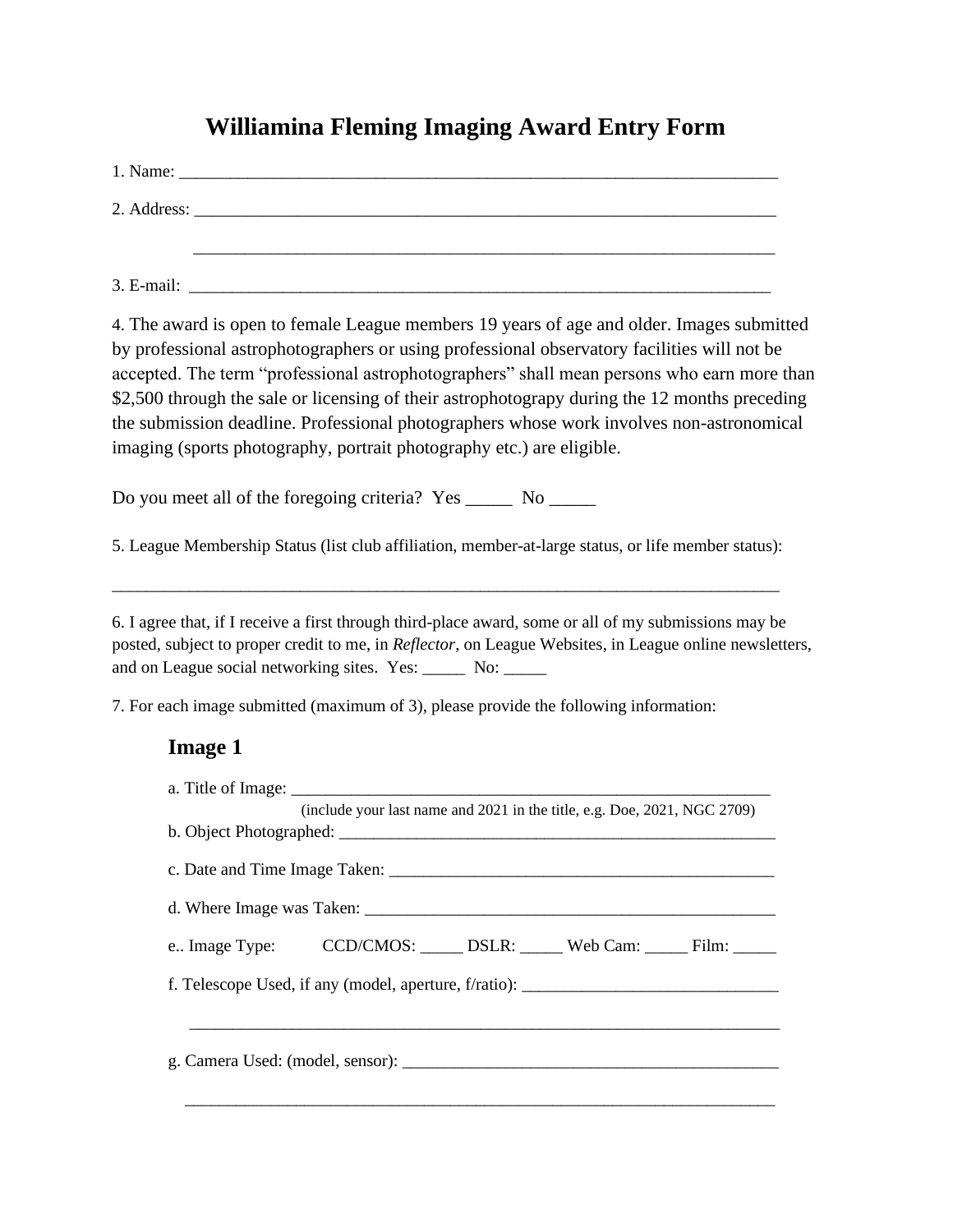h. Lens Used: (model, focal length, f-ratio): \_\_\_\_\_\_\_\_\_\_\_\_\_\_\_\_\_\_\_\_\_\_\_\_\_\_\_\_\_\_\_\_\_\_\_ \_\_\_\_\_\_\_\_\_\_\_\_\_\_\_\_\_\_\_\_\_\_\_\_\_\_\_\_\_\_\_\_\_\_\_\_\_\_\_\_\_\_\_\_\_\_\_\_\_\_\_\_\_\_\_\_\_\_\_\_\_\_\_\_\_\_\_\_\_ i. Exposure Information (exposure times, number of stacked images, processing notes): \_\_\_\_\_\_\_\_\_\_\_\_\_\_\_\_\_\_\_\_\_\_\_\_\_\_\_\_\_\_\_\_\_\_\_\_\_\_\_\_\_\_\_\_\_\_\_\_\_\_\_\_\_\_\_\_\_\_\_\_\_\_\_\_\_\_\_\_\_ \_\_\_\_\_\_\_\_\_\_\_\_\_\_\_\_\_\_\_\_\_\_\_\_\_\_\_\_\_\_\_\_\_\_\_\_\_\_\_\_\_\_\_\_\_\_\_\_\_\_\_\_\_\_\_\_\_\_\_\_\_\_\_\_\_\_\_\_\_ j. Processing Program Used: \_\_\_\_\_\_\_\_\_\_\_\_\_\_\_\_\_\_\_\_\_\_\_\_\_\_\_\_\_\_\_\_\_\_\_\_\_\_\_\_\_\_\_\_\_\_\_\_ **Image 2** a. Title of Image: (include your last name and 2021 in the title, e.g. Doe, 2021, NGC 2709) b. Object Photographed: \_\_\_\_\_\_\_\_\_\_\_\_\_\_\_\_\_\_\_\_\_\_\_\_\_\_\_\_\_\_\_\_\_\_\_\_\_\_\_\_\_\_\_\_\_\_\_\_\_\_\_ c. Date and Time Image Taken: \_\_\_\_\_\_\_\_\_\_\_\_\_\_\_\_\_\_\_\_\_\_\_\_\_\_\_\_\_\_\_\_\_\_\_\_\_\_\_\_\_\_\_\_\_ d. Where Image was Taken: \_\_\_\_\_\_\_\_\_\_\_\_\_\_\_\_\_\_\_\_\_\_\_\_\_\_\_\_\_\_\_\_\_\_\_\_\_\_\_\_\_\_\_\_\_\_\_\_ e.. Image Type: CCD/CMOS: DSLR: Web Cam: Film: f. Telescope Used, if any (model, aperture,  $f$ /ratio): \_\_\_\_\_\_\_\_\_\_\_\_\_\_\_\_\_\_\_\_\_\_\_\_\_\_\_\_\_\_\_\_\_\_\_\_\_\_\_\_\_\_\_\_\_\_\_\_\_\_\_\_\_\_\_\_\_\_\_\_\_\_\_\_\_\_\_\_\_ g. Camera Used: (model, sensor): \_\_\_\_\_\_\_\_\_\_\_\_\_\_\_\_\_\_\_\_\_\_\_\_\_\_\_\_\_\_\_\_\_\_\_\_\_\_\_\_\_\_\_\_ \_\_\_\_\_\_\_\_\_\_\_\_\_\_\_\_\_\_\_\_\_\_\_\_\_\_\_\_\_\_\_\_\_\_\_\_\_\_\_\_\_\_\_\_\_\_\_\_\_\_\_\_\_\_\_\_\_\_\_\_\_\_\_\_\_\_\_\_\_ h. Lens Used: (model, focal length, f-ratio): \_\_\_\_\_\_\_\_\_\_\_\_\_\_\_\_\_\_\_\_\_\_\_\_\_\_\_\_\_\_\_\_\_\_\_\_ \_\_\_\_\_\_\_\_\_\_\_\_\_\_\_\_\_\_\_\_\_\_\_\_\_\_\_\_\_\_\_\_\_\_\_\_\_\_\_\_\_\_\_\_\_\_\_\_\_\_\_\_\_\_\_\_\_\_\_\_\_\_\_\_\_\_\_\_\_ i. Exposure Information (exposure times, number of stacked images, processing notes): \_\_\_\_\_\_\_\_\_\_\_\_\_\_\_\_\_\_\_\_\_\_\_\_\_\_\_\_\_\_\_\_\_\_\_\_\_\_\_\_\_\_\_\_\_\_\_\_\_\_\_\_\_\_\_\_\_\_\_\_\_\_\_\_\_\_\_\_\_ \_\_\_\_\_\_\_\_\_\_\_\_\_\_\_\_\_\_\_\_\_\_\_\_\_\_\_\_\_\_\_\_\_\_\_\_\_\_\_\_\_\_\_\_\_\_\_\_\_\_\_\_\_\_\_\_\_\_\_\_\_\_\_\_\_\_\_\_\_ j. Processing Program Used: \_\_\_\_\_\_\_\_\_\_\_\_\_\_\_\_\_\_\_\_\_\_\_\_\_\_\_\_\_\_\_\_\_\_\_\_\_\_\_\_\_\_\_\_\_\_\_\_ **Image 3** a. Title of Image: (include your last name and 2021 in the title, e.g. Doe, 2021, NGC 2709)

b. Object Photographed: